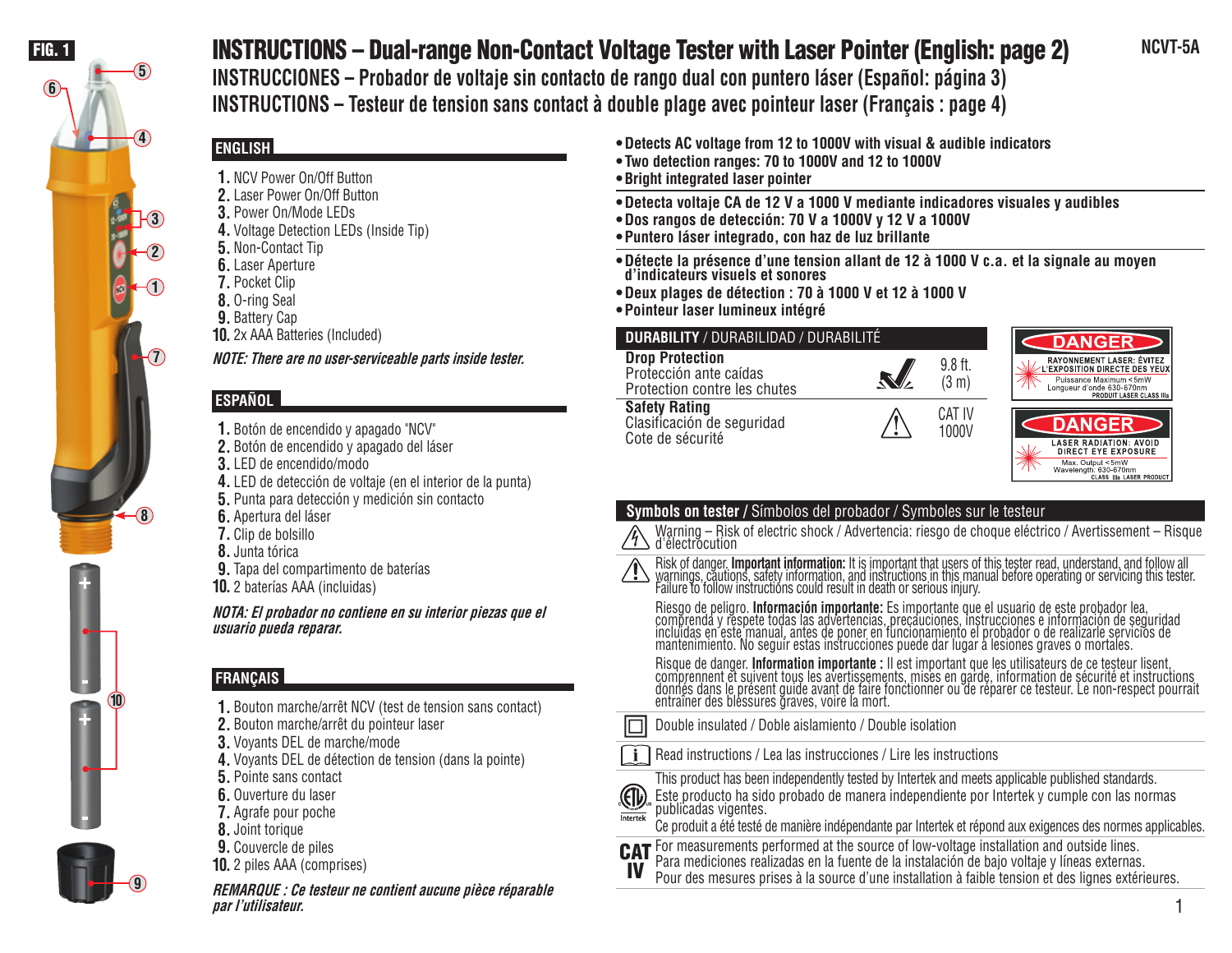### **GENERAL SPECIFICATIONS**

The Klein Tools NCVT-5 is a dual-range non-contact voltage tester (NCVT) with laser pointer. It can be set to detect voltage from 70 to 1000V AC (Mode 1) or from 12 to 1000V AC (Mode 2). The laser pointer can function independent of or simultaneously with the NCVT.

**• Measurement Range:** Mode 1: 70 to 1000V AC

Mode 2: 12 to 1000V AC

- **• Frequency Range:** 50 to 500 Hz
- **• Laser:** Class IIIa, 630 to 670nm, Max. Power <5mW
- **• Batteries:** 2x AAA 1.5V Alkaline
- **• Operating and Storage Altitude:** Up to 6562 ft. (2000 m)
- **• Operating and Storage Temp:** 14**°** to 122**°**F (-10**°** to 50**°**C)
- **• Relative Humidity:** <95% non-condensing
- **• Dimensions:** 6.0" x 0.96" x 1.16" (152 x 24 x 29 mm)
- **• Weight:** 2.5 oz. (72 g) including batteries
- **• Pollution degree:** 2
- **• Safety Rating:** CAT IV 1000V AC
- **• Drop Protection:** 9.8 ft. (3 m)
- **• Standards: Conforms to** UL STD. 61010-1, 61010-2-030 **Certified to** CSA STD. C22.2 No. 61010-1, 61010-2-030
- **• Complies with:** 21 CFR 1040.10 and 1040.11 except for deviations pursuant to laser notice No. 50, dated June 24, 2007.

Specifications subject to change.

#### **FUNCTION BUTTONS (FIG. 1)**

### **NCV POWER ON/OFF BUTTON 1**

To activate the Non-Contact Voltage Testing feature, press and release the NCV Power-ON button **1** . The tester will emit a single beep and one of the Power ON LED's **3** will illuminate **3** indicating which NCVT mode is active (see OPERATING INSTRUCTIONS). To power-OFF the tester, press and hold the NCV button.

**NOTE:** The tester will automatically power-OFF following 4 minutes of inactivity to conserve battery life.

### **LASER ON/OFF BUTTON 2**

Press and hold the Laser Power Button **2** to activate the laser pointer. Release the button to deactivate the laser.

### **WARNING: LASER RADIATION. DO NOT do any of the following, as severe and permanent eye damage could result:**

- **• DO NOT** direct laser beam into eyes.
- **• DO NOT** stare into the beam.
- **• DO NOT** view directly with optical instruments.

### **WARNINGS**

#### **To ensure safe operation and service of the tester, follow these instructions. Failure to observe these warnings can result in severe injury or death.**

- **• LASER RADIATION**, Class IIIa laser. **DO NOT** direct laser beam into eyes, **DO NOT** stare into the beam, or **DO NOT** view directly with optical instruments as this can cause severe and permanent eye damage.
- Risk of electric shock and burn. Contact with live circuits could result in death or serious injury.
- Use caution with voltages above 25V AC as a shock hazard may exist.
- A blinking LED or a steadily illuminated LED in the tip and audible beeps indicate presence of voltage. If no indication, voltage could still be present.
- Before and after each use, verify operation by testing a known working circuit that is within the rating of this unit.
- Never assume neutral or ground wires are de-energized. Neutrals in multi-wire branch circuits may be energized when disconnected and must be retested before handling.
- The tester **WILL NOT** detect voltage if:
- The wire is shielded.
- The operator is not grounded or is otherwise isolated from an effective earth ground. • The voltage is DC.
- The tester **MAY NOT** detect voltage if:
- The user is not holding the tester.
- The user is insulated from the tester with a glove or other materials.
- The wire is partially buried or in a grounded metal conduit. • The tester is at a distance from the voltage source.
- The field created by the voltage source is being blocked, dampened, or otherwise interfered with.
- The frequency of the voltage is not a perfect sine wave between 50 and 500Hz. • The tester is outside of operating conditions (listed in Specifications section).
- Operation may be affected by differences in socket design and insulation thickness and type.
- In bright light conditions, the LED visual indicators will be less visible.
- When powered-ON, one of the "power-ON" LED's will be illuminated. DO NOT USE TESTER UNLESS ONE OF THE "POWER-ON" LEDs IS ILLUMINATED.
- Do not use if tester appears damaged or is not operating properly. If in doubt, replace the tester.
- Do not apply more than the rated voltage as marked on the tester (1000V).
- Detection above 70V AC in Mode 1, or above 12V AC in Mode 2 is specified under "normal" conditions as detailed below. The tester may detect at a different threshold at different conditions, or may not detect at all unless:
- The tip of the tester is within 0.25" (6 mm) of an AC voltage source radiating unimpeded.
- The user is holding the body of the tester with his or her bare hand.
- The user is standing on or connected to earth ground.
- The air humidity is nominal (50% relative humidity non-condensing). • The tester is held still.
- Always wear approved eye protection.
- Comply with local and national safety requirements.
- If this product is used in a manner not specified by the manufacturer, protection provided by the product may be affected.

### **CAUTION**

- **• DO NOT** attempt to repair this tester. It contains no serviceable parts.
- **• DO NOT** expose tester to extremes in temperature or high humidity.

#### **OPERATING INSTRUCTIONS**

#### **SELECTING VOLTAGE TESTING MODE**

NCVT5 can detect voltage in two distinct modes, defined by the voltage ranges to which the tester is sensitive. Mode 1 detects 70 to 1000V AC, Mode 2 detects 12 to 1000V AC. With the tester powered-ON, successive presses of the NCV Power-ON button **1** will switch the tester between modes 1 and 2. The Power-ON indicator LED's **3** will indicate the currently active mode. The tester will power-ON in the mode that was most recently used.

### **OPERATING INSTRUCTIONS**

### **CHECKING FOR THE PRESENCE OF AC VOLTAGE**

- 1. Prior to use, test on a known live circuit to verify tester functionality.
- 2. Place tip of the tester **5** near AC voltage. If voltage is present, the unit will emit audible beeps and the LEDs in the tip **4** will illuminate:

| <b>Mode</b>                            | Power-On<br><b>LED Color</b> | 12 to 70V AC                                                     | >70 to 1000V AC                                                      |
|----------------------------------------|------------------------------|------------------------------------------------------------------|----------------------------------------------------------------------|
| Mode 1<br>70 – 1000V <b>I</b><br>Range | Red                          | No illumination, no Red LED in tip 4<br>sound                    | illuminated, continuous<br>audible beep                              |
| Mode 2<br>$12 - 1000V$<br>Range        | Blue                         | Blue LED in tip $\left($ 4)<br>blinking, pulsing<br>audible beep | $Red$ LED in tip $\left($<br>Illuminated, continuous<br>audible beep |

**NOTE:** In Mode 2, the tester is more sensitive to high voltage sources and electrically noisy environments. It is recommended to set the tester to operate in Mode 1 when expected voltages are above 70V AC.

### **SILENT OPERATION**

To activate silent operation, power-ON by pressing and holding the NCV Power-ON button **1** for more than 2 seconds. Power-ON in this manner each time silent operation is desired.

#### **MAINTENANCE**

### **BATTERY REPLACEMENT**

If activating the laser pointer results in a blinking red LED **3** , the battery level is too low to operate the laser, but the NCVT may still be used. If attempts to use either the NCVT or the Laser Pointer results in a blinking blue LED **3** , the batteries must be replaced.

- 1. Unscrew the battery cap **9** and remove/recycle spent batteries.
- 2. Install two new AAA batteries. Note proper polarity.
- 3. Screw battery cap tightly to ensure a tight seal with the O-Ring **8** .

#### **CLEANING**

Be sure tester is turned off and wipe with a clean, dry lint-free cloth. **Do not use abrasive cleaners or solvents.**

#### **STORAGE**

Remove the batteries when not in use for a prolonged period of time. Do not expose to high temperatures or humidity. After a period of storage in extreme conditions exceeding the limits mentioned in the General Specifications section, allow the tester to return to normal operating conditions before using.

#### **DISPOSAL / RECYCLE**



Do not place equipment and its accessories in the trash. Items must be properly disposed of in accordance with local regulations. Please see **www.epa.gov** or **www.erecycle.org** for additional information.

### **CUSTOMER SERVICE**

**KLEIN TOOLS, INC.** 450 Bond Street, Lincolnshire, IL 60069 1-877-553-4676 **customerservice@kleintools.com www.kleintools.com**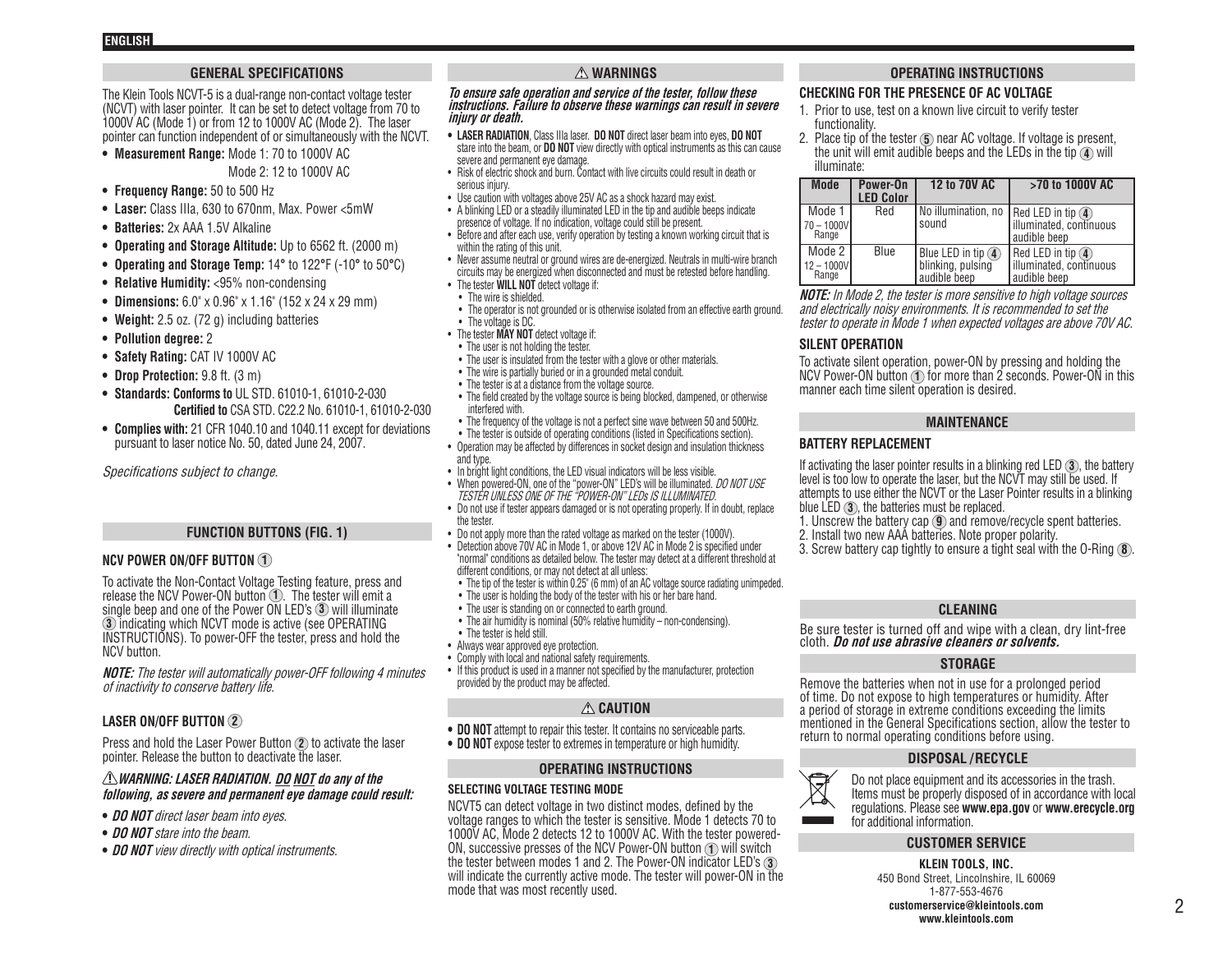### **ESPECIFICACIONES GENERALES**

El NCVT-5 de Klein Tools es un probador de voltaje sin contacto (NCVT) de rango dual con puntero láser. Se puede configurar para detectar voltaje de 70 V CA a 1000 V CA (Modo 1) o de 12 V CA a 1000 V CA (Modo 2). El puntero láser puede funcionar de modo independiente o en simultáneo con el NCVT.

- **• Rango de medición:** Modo 1: 70 V CA a 1000 V CA Modo 2: 12 V CA a 1000 V CA
- **• Intervalo de frecuencia:** 50 Hz a 500 Hz
- **• Láser:** Clase IIIa, 630 nm a 670 nm, Potencia máx. <5 mW
- **• Baterías:** 2 baterías alcalinas AAA de 1,5 V
- **• Altitud para correcto funcionamiento y almacenamiento:** hasta 6562 pies (2000 m)
- **• Temperatura de funcionamiento y almacenamiento:** 14 **°**F a 122 **°**F (-10 **°**C a 50 **°**C)
- **• Humedad relativa:** < 95 % sin condensación
- **• Dimensiones:** 6,0" × 0,96" × 1,16" (152 mm × 24 mm × 29 mm)
- **• Peso:** 2,5 oz (72 g) incluidas las baterías
- **• Grado de contaminación:** 2
- **• Clasificación de seguridad:** CAT IV 1000 V CA
- **• Protección ante caídas:** 9,8 pies (3 m)
- **• Normas: Cumple con** las normas UL 61010-1, 61010-2-030 **Certificado según** las normas CSA C22.2 n.° 61010-1, 61010-2-030
- **• Satisface:** la norma 21 CFR 1040.10 y 1040.11, excepto en lo referente a los desvíos, de conformidad con el Aviso sobre láser n.º 50, con fecha del 24 de junio de 2007.

Especificaciones sujetas a cambios.

### **BOTONES DE FUNCIONES (FIG. 1)**

### **BOTÓN DE ENCENDIDO Y APAGADO "NCV" 1**

Para activar la función de prueba de voltaje sin contacto, presione y suelte el botón de encendido NCV **1** . El probador emitirá un solo pitido y uno de los LED de encendido **3** se iluminará para indicar el modo activo del NCVT (consulte las INSTRUCCIONES DE OPERACIÓN). Para apagar el probador, mantenga presionado el botón NCV (Voltaje sin contacto).

**NOTA:** El probador se apagará automáticamente después de 4 minutos de inactividad para preservar la vida útil de la batería.

### **BOTÓN DE ENCENDIDO Y APAGADO DEL LÁSER 2**

Mantenga presionado el botón de encendido del láser **2** para activar el puntero láser. Suelte el botón para desactivar el láser.

#### **ADVERTENCIA: RADIACIÓN LÁSER. NO realice ninguna de las siguientes acciones, puesto que pueden ocasionarle lesiones oculares graves e irreversibles:**

- **• NO** dirija el haz del láser directamente a los ojos.
- **• NO** mire el haz de luz.
- **• NO** mire directamente el haz con instrumentos ópticos.

### **ADVERTENCIAS**

**Para garantizar un funcionamiento y servicio seguros del probador, siga estas instrucciones. El incumplimiento de estas advertencias puede provocar lesiones graves o la muerte.**

- **• RADIACIÓN LÁSER**, láser Clase IIIa. **NO** dirija el haz del láser directamente a los ojos, **NO** mire el haz de luz y **NO** mire directamente el haz con instrumentos ópticos, ya que esto puede provocar lesiones oculares graves e irreversibles.
- Riesgo de choque eléctrico y quemaduras. El contacto con los circuitos activos podría causar lesiones graves o mortales.
- Tenga precaución con las tensiones superiores a 25 V CA ya que podría existir riesgo de choque eléctrico.
- Un LED intermitente o fijo en la punta y la emisión de pitidos indican la presencia de voltaje. Aun cuando no haya ninguna indicación en el instrumento, puede ocurrir que haya voltaje.
- Antes y después de cada uso, verifique el funcionamiento realizando una prueba en un circuito activo que se encuentre dentro de la capacidad de esta unidad.
- Nunca suponga que los cables neutro y de puesta a tierra están desenergizados. Los neutros en circuitos derivados de cables de múltiples alambres pueden estar energizados aunque estén desconectados y deben volver a probarse antes de manipularlos.
- El probador **NO** detectará voltaje en las siguientes situaciones:
- Si el cable está blindado.
- Si el operador no está conectado a tierra o está aislado de alguna manera de una toma de tierra eficaz.
- Si el voltaje es de CD.
- El probador **POSIBLEMENTE NO** detecte voltaje en las siguientes situaciones:
- Si el usuario no sostiene el probador.
- Si el usuario está aislado del probador mediante un guante u otro material.
- Si el cable está parcialmente enterrado o en un conducto de metal conectado a tierra.
- Si el probador se encuentra a cierta distancia de la fuente de voltaje.
- Si el campo creado por la fuente de voltaje está bloqueado, amortiguado o sometido a interferencia de alguna otra manera.
- Si la frecuencia de voltaje no es una onda sinusoidal perfecta entre 50 Hz y 500 Hz. • Si el probador se encuentra fuera de las condiciones de funcionamiento (descritas en la sección Especificaciones).
- El funcionamiento puede verse afectado por diferencias en el diseño de las tomas y el tipo y espesor del aislamiento.
- En condiciones de mucha luz, los indicadores visuales LED serán menos visibles.
- Al encenderse la unidad, se iluminará uno de los LED de encendido. NO UTILICE EL PROBADOR A MENOS QUE UNO DE LOS LED DE ENCENDIDO ESTÉ ILUMINADO.
- No use el probador si parece dañado o si no funciona correctamente. Si tiene dudas, reemplace el probador.
- No aplique un voltaje nominal mayor al indicado en el probador (1000 V).
- La detección de más de 70 V CA en el modo 1 o de más de 12 V CA en el modo 2 se especifica en condiciones "normales" como se indica a continuación. El probador puede detectar tensión a un umbral diferente, en condiciones diferentes, o puede no detectar ninguna tensión, a menos que se cumplan las siguientes condiciones:
- La punta del probador está dentro de 0,25" (6 mm) de una fuente de voltaje de CA que irradia sin impedimento.
- El usuario sostiene el cuerpo del probador con la mano descubierta.
- El usuario está parado sobre una toma de tierra o conectado a ella.
	- La humedad del aire es de valor nominal (50 % de humedad relativa, sin condensación).
	- El probador se sostiene firmemente para mantenerlo inmóvil.
- Siempre debe usar protección para ojos aprobada.
- Cumpla con los requisitos locales y nacionales de seguridad.
- Si este producto se usa de una manera contraria a lo especificado por el fabricante, la protección proporcionada por el producto puede verse afectada.

- **PRECAUCIÓN • NO** intente reparar el probador. Incluye piezas no reparables.
- **• NO** exponga el probador a condiciones de temperatura extrema o de humedad alta.

#### **INSTRUCCIONES DE OPERACIÓN SELECCIÓN DEL MODO DE PRUEBA DE VOLTAJE**

El NCVT5 puede detectar voltaje en dos modos diferentes, definidos en función de los rangos de voltaje que el probador es capaz de detectar. El modo 1 detecta voltajes de 70 V CA a 1000 V CA; el modo 2, voltajes de 12 V CA a 1000 V CA. Si el probador está funcionando y se presiona varias veces el botón de encendido "NCV" **1** , se alternará entre los modos 1 y 2. El LED indicador de encendido **3** señalará el modo activo. El probador se encenderá en el último modo que se haya utilizado.

# **INSTRUCCIONES DE OPERACIÓN**

## **VERIFICACIÓN DE PRESENCIA DE VOLTAJE CA**

- 1. Antes de utilizar el probador, realice pruebas en un circuito activo para comprobar que funcione correctamente.
- 2. Coloque la punta del probador **5** cerca del voltaje CA. Si se detecta voltaje, la unidad emitirá pitidos y se encenderá un LED en la punta **4** :

| <b>Modo</b>                      | <b>Color del</b><br>LED de<br>encendido | 12 V CA a 70 V CA                                                                  | I >70 V CA a 1000 V CA                                 |
|----------------------------------|-----------------------------------------|------------------------------------------------------------------------------------|--------------------------------------------------------|
| Modo 1<br>Rango de<br>70 - 1000V | Roio                                    | No hay ningún LED<br>liluminado ni pitidos                                         | LED rojo iluminado en la<br>punta (4), pitido continuo |
| Modo 2<br>Rango de<br>12 - 1000V | Azul                                    | <b>ILED</b> azul intermitente<br>liluminado en la punta (4)<br>pitido intermitente | LED rojo iluminado en la<br>punta (4), pitido continuo |

**NOTA:** En el modo 2, el probador es más sensible a las fuentes de alto voltaje y a los entornos con ruido eléctrico. Se recomienda configurar el probador para que funcione en el modo 1 cuando se esperan voltajes superiores a 70 V CA.

#### **FUNCIONAMIENTO EN MODO SILENCIOSO**

Para activar el modo silencioso, mantenga presionado el botón de encendido "NCV" **1** durante más de 2 segundos. Encienda el probador de esta manera cada vez que desee hacerlo funcionar en modo silencioso.

#### **MANTENIMIENTO**

### **REEMPLAZO DE LAS BATERÍAS**

Si al activar el puntero láser se observa que el LED de color rojo se ilumina intermitentemente **3** , esto indica que el nivel de la batería es demasiado bajo para el funcionamiento del láser, aunque se puede utilizar el NCVT sin problema. Si al intentar utilizar el NCVT o el puntero láser se observa que el LED de color azul se ilumina intermitentemente **3** , se deben reemplazar las baterías.

- 1. Desenrosque la tapa del compartimento de baterías **9** , y retire y envíe las baterías agotadas a reciclaje.
- 2. Instale dos baterías AAA nuevas. Tenga en cuenta la polaridad correcta.
- 3. Enrosque la tapa del compartimento de baterías firmemente para garantizar un cierre estanco con la junta tórica **8** .

#### **LIMPIEZA**

Asegúrese de que el probador esté apagado y límpielo con un paño limpio, seco, que no deje pelusas. **No utilice solventes ni limpiadores abrasivos.**

#### **ALMACENAMIENTO**

Retire las baterías si no va a utilizar el instrumento durante un tiempo prolongado. No lo exponga a la humedad ni a altas temperaturas. Luego de un período de almacenamiento en condiciones extremas que sobrepasen los límites mencionados en la sección Especificaciones generales, deje que el probador vuelva a las condiciones de funcionamiento normales antes de utilizarlo.

#### **ELIMINACIÓN/RECICLAJE**



No arroje el equipo ni sus accesorios a la basura. Los elementos se deben desechar correctamente de acuerdo con las regulaciones locales. Visite **www.epa.gov** o **www.erecycle.org** para obtener más información.

### **SERVICIO AL CLIENTE**

**KLEIN TOOLS, INC.** 450 Bond Street, Lincolnshire, IL 60069, EE. UU. 1-877-553-4676 **customerservice@kleintools.com www.kleintools.com**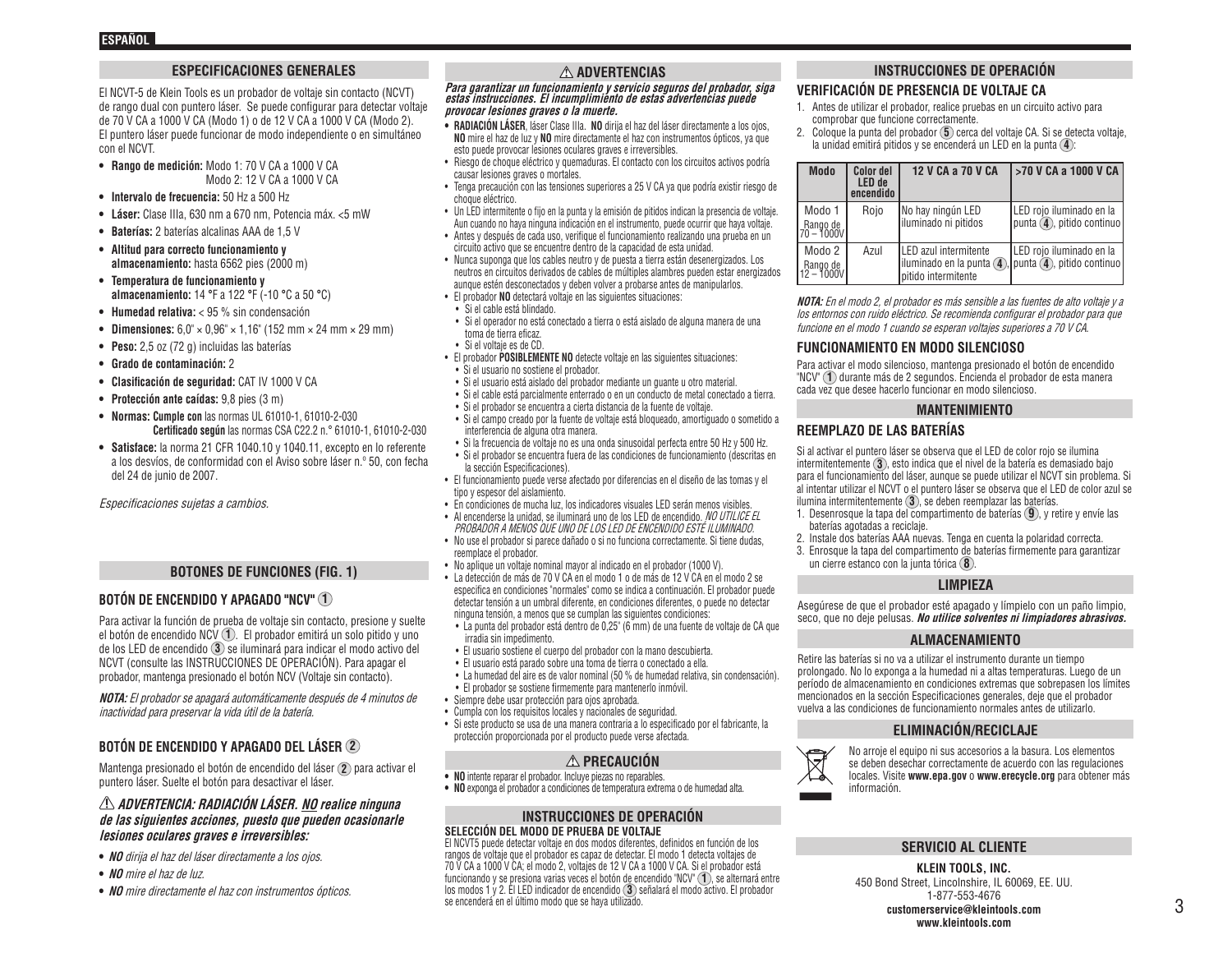### **CARACTÉRISTIQUES GÉNÉRALES**

Le NCVT-5 de Klein Tools est un testeur de tension sans contact (TTSC) à double plage avec pointeur laser. Il peut être réglé pour détecter la présence d'une tension allant de 70 à 1000 V c.a. (mode 1) ou d'une tension allant de 12 à 1000 V c.a. (mode 2). Le pointeur laser peut fonctionner indépendamment du TTSC ou simultanément.

- **• Plage de mesure :** Mode 1 : 70 à 1000 V c.a. Mode 2 : 12 à 1000 V c.a.
- **• Plage de fréquences :** 50 Hz à 500 Hz
- **• Laser :** Classe IIIa, 630 à 670 nm, puissance maximale < 5 mW
- **• Piles :** 2 piles alcalines AAA de 1,5 V
- **• Altitude de fonctionnement et d'entreposage :** Jusqu'à 2000 m (6562 pieds)
- **• Température de fonctionnement et d'entreposage :** -10 **°**C à 50 **°**C (14 **°**F à 122 **°**F)
- **• Humidité relative :** < 95 % (sans condensation)
- **• Dimensions :** 152 mm x 24 mm x 29 mm (6,0 po x 0,96 po x 1,16 po)
- **• Poids :** 72 g (2,5 oz) en tenant compte des piles
- **• Niveau de pollution :** 2
- **• Cote de sécurité :** CAT IV 1000 V c.a.
- **• Protection contre les chutes :** 3 m (9,8 pi)
- **• Normes : Conforme aux** normes UL 61010-1, 61010-2-030 **Certifié conforme aux** normes CSA C22.2 nº 61010-1, 61010-2-030
- **• Respecte les normes :** 1040.10 et 1040.11 du Titre 21 du CFR, exception faite des déviations conformément au document « Laser Notice No. 50 » daté du 24 juin 2007.

Les caractéristiques techniques peuvent faire l'objet de modifications.

#### **BOUTONS DE FONCTION (FIG. 1)**

### **BOUTON MARCHE/ARRÊT DU TTSC 1**

Pour activer la fonctionnalité de test de tension sans contact, appuyez sur le bouton d'alimentation NCV (test de tension sans contact) **1** , puis relâchez-le. Le testeur émet un seul signal sonore et l'un des voyants DEL **3** de mise sous tension s'allume pour indiquer lequel des deux modes du TTSC est activé (voir les INSTRUCTIONS D'UTILISATION). Pour éteindre le testeur, appuyez sur le bouton « NCV » et maintenez-le enfoncé.

**REMARQUE :** Le testeur s'arrêtera automatiquement après 4 minutes d'inactivité pour préserver la charge de la pile.

### **BOUTON MARCHE/ARRÊT DU POINTEUR LASER 2**

Appuyez sur le bouton d'alimentation du laser **2** et maintenez-le enfoncé pour activer le pointeur laser. Relâchez le bouton pour désactiver le pointeur laser.

#### **AVERTISSEMENT : RADIATION LASER. N'effectuez AUCUNE des actions qui suivent, car des dommages graves et permanents à la vue pourraient survenir :**

- **• NE dirigez PAS** le faisceau laser directement dans les yeux.
- **• NE regardez PAS** directement le faisceau.
- **• NE regardez PAS** directement le faisceau avec des instruments optiques.

### **AVERTISSEMENTS**

#### **Pour garantir une utilisation et un entretien sécuritaires du testeur, respectez ces consignes. Le non-respect de ces avertissements peut entraîner des blessures graves, voire la mort.**

- **• RADIATION LASER**, laser de classe IIIa. **NE dirigez PAS** le faisceau laser directement dans les yeux, **NE regardez PAS** directement le faisceau et **NE regardez PAS** directement le faisceau avec des instruments optiques, car des dommages graves et permanents à la vue pourraient survenir.
- Risque de choc électrique et de brûlures. Tout contact avec un circuit sous tension peut provoquer des blessures graves, voire la mort.
- Faites preuve de prudence lorsque vous travaillez avec des tensions supérieures à 25 V c.a., en raison du risque de choc électrique.
- Un voyant DEL clignotant ou un voyant DEL illuminé de façon continue dans la pointe et un signal sonore indiquent la présence d'une tension. Même lorsqu'il n'y a pas de signal, une tension peut être présente.
- Avant et après chaque utilisation, vérifiez le fonctionnement de l'appareil sur un circuit dont vous connaissez l'état de fonctionnement se trouvant à proximité de l'unité.
- Ne supposez jamais que le fil de mise à la terre et le fil neutre sont hors tension. Les fils neutres des circuits de dérivation à câbles multiples peuvent être sous tension lorsqu'ils sont débranchés; vous devez les retester avant de les manipuler.
- Le testeur **NE DÉTECTERA PAS** de tension si :
- Le fil est blindé.
- L'utilisateur n'est pas mis à la terre ou est isolé d'une mise à la terre efficace.
- La tension est une tension c.c. • Le testeur **POURRAIT NE PAS** détecter de tension si :
- L'utilisateur ne tient pas le testeur.
- L'utilisateur est isolé du testeur à l'aide de gants ou d'autres matières.
- Le fil est partiellement enterré ou se trouve dans un conduit métallique mis à la terre.
- Le testeur est trop loin de la source de tension.
- Le champ créé par la source de tension est bloqué, atténué ou perturbé.
- La fréquence du courant n'est pas une onde sinusoïdale parfaite entre 50 et 500 Hz.
- Le testeur n'est pas utilisé dans les conditions de fonctionnement (définies dans la section Caractéristiques).
- L'utilisation pourrait être influencée par des différences dans la conception de la prise et dans l'épaisseur et le type de blindage.
- Dans des conditions de forte luminosité ambiante, les voyants DEL pourraient être moins visibles.
- Lorsque le testeur est mis sous tension, l'un des voyants DEL de mise sous tension s'allume. N'UTILISEZ PAS LE TESTEUR À MOINS QU'UN DES VOYANTS DEL DE MISE SOUS TENSION SOIT ALLUMÉ.
- N'utilisez pas le testeur s'il semble être endommagé ou s'il ne fonctionne pas correctement. Dans le doute, remplacez le testeur.
- Évitez d'appliquer une tension supérieure à la tension nominale indiquée sur le testeur (1000 V).
- La détection d'une tension supérieure à70 V c.a. en mode 1 ou supérieure à 12 V c.a. en mode 2 est définie dans les conditions « normales » mentionnées ci-dessous. Le testeur pourrait détecter la tension à partir d'un seuil différent, ou même ne rien détecter, lorsque les conditions sont différentes, sauf si :
- La pointe du testeur se trouve à moins de 6 mm (0,25 po) d'une source de tension c.a. produisant un champ non atténué.
- L'utilisateur tient le boîtier du testeur dans ses mains nues.
- L'utilisateur est debout sur une surface mise à la terre ou est relié à la terre. • L'humidité de l'air est nominale (50 % d'humidité relative – sans condensation).
	- Le testeur est tenu immobile.
- Portez toujours une protection oculaire approuvée.
- Respectez les normes de sécurité locales et nationales.
- Si ce produit est utilisé d'une manière n'ayant pas été indiquée par le fabricant, la protection offerte par le produit pourrait être réduite.

### **AMISES EN GARDE**

- **• N'essayez PAS** de réparer ce testeur. Il ne contient aucune pièce pouvant être réparée.
- **• N'exposez PAS** ce produit aux températures extrêmes ou à une humidité élevée.

#### **INSTRUCTIONS D'UTILISATION SÉLECTION DU MODE DE TEST DE TENSION**

Le NCVT-5 peut détecter la présence d'une tension en deux modes différents, qui sont définis selon les plages de tension auxquelles le testeur est sensible. Le mode 1 détecte la présence d'une tension allant de 70 à 1000 V c.a.; le mode 2 détecte la présence d'une tension allant de 12 à 1000 V c.a. Lorsque le testeur est mis sous tension, appuyer de nouveau sur le bouton d'alimentation NCV (test de tension sans contact) **1** permet de basculer entre le mode 1 et le mode 2. Le voyant DEL de mise sous tension **3** indique le mode actuellement activé. Le testeur est mis sous tension dans le dernier mode utilisé.

### **INSTRUCTIONS D'UTILISATION**

### **VÉRIFICATION DE LA PRÉSENCE D'UNE TENSION C.A.**

- 1. Avant l'utilisation, testez sur un circuit alimenté connu pour vérifier la fonctionnalité du testeur.
- 2. Placez la pointe du testeur **5** près d'une tension c.a. Si une tension est présente, l'unité produit un signal sonore et les voyants DEL dans la pointe **4** s'allument :

| <b>Mode</b>               | <b>Couleur du</b><br>vovant DEL | 12 à 70 V c.a.                                 | $>$ 70 à 1000 V c.a.                                     |
|---------------------------|---------------------------------|------------------------------------------------|----------------------------------------------------------|
| Mode 1                    | Rouge                           | Aucune illumination,                           | Voyant DEL rouge dans                                    |
| Plage de<br>$70 - 1000$ V |                                 | aucun son                                      | la pointe $\left($ 4) allumé,<br>signal sonore continu   |
| Mode 2                    | Bleu                            | Voyant DEL bleu dans                           | Voyant DEL rouge dans                                    |
| Plage de<br>$12 - 1000$ V |                                 | la pointe 4 clignotant,<br>signal sonore pulsé | $la$ pointe $\left($ 4) allumé,<br>signal sonore continu |

**REMARQUE :** En mode 2, le testeur est plus sensible aux sources de tension élevée et aux environnements où des bruits électriques sont présents. Il est recommandé de régler le testeur pour qu'il fonctionne en mode 1 lorsque les tensions attendues sont supérieures à 70 V c.a.

#### **FONCTIONNEMENT SILENCIEUX**

Pour activer le fonctionnement silencieux, appuyez sur le bouton NCV (test de tension sans contact) **1** et tenez-le enfoncé pendant plus de 2 secondes. Procédez de cette façon chaque fois que vous désirez activer le fonctionnement silencieux.

### **ENTRETIEN**

### **REMPLACEMENT DE LA PILE**

Si un voyant DEL rouge clignotant **3** s'allume lors de l'activation du pointeur laser, le niveau de la pile est trop bas pour que le laser fonctionne, mais le TTSC peut être utilisé. Si un voyant DEL bleu clignotant **3** s'allume lorsque vous essayez d'utiliser le TTSC ou le pointeur laser, les piles doivent être remplacées.

- 1. Dévissez le couvercle du compartiment à piles **9** , puis retirez et recyclez les piles usagées.
- 2. Placez deux nouvelles piles AAA. Tenez compte de la polarité.
- 3. Vissez solidement le couvercle de piles pour assurer l'étanchéité avec le joint torique **8** .

### **NETTOYAGE**

Assurez-vous d'éteindre le testeur, puis essuyez-le à l'aide d'un linge non pelucheux propre. **N'utilisez pas de nettoyant abrasif ou de solvant.**

#### **ENTREPOSAGE**

Retirez les piles lorsque vous prévoyez ne pas utiliser le testeur pendant une longue période. N'exposez pas l'appareil à des températures ou à un taux d'humidité élevés. Après une période d'entreposage dans des conditions extrêmes (hors des limites mentionnées dans la section « Caractéristiques générales »), laissez le testeur revenir à des conditions d'utilisation normales avant de l'utiliser.

#### **MISE AU REBUT/RECYCLAGE**



Ne mettez pas l'appareil et ses accessoires au rebut. Ces articles doivent être éliminés conformément aux règlements locaux. Pour de plus amples renseignements, consultez les sites **www.epa.gov** ou **www.erecycle.org**.

### **SERVICE À LA CLIENTÈLE**

**KLEIN TOOLS, INC.** 450 Bond Street, Lincolnshire, IL 60069, EE. UU. 1-877-553-4676 **customerservice@kleintools.com www.kleintools.com**